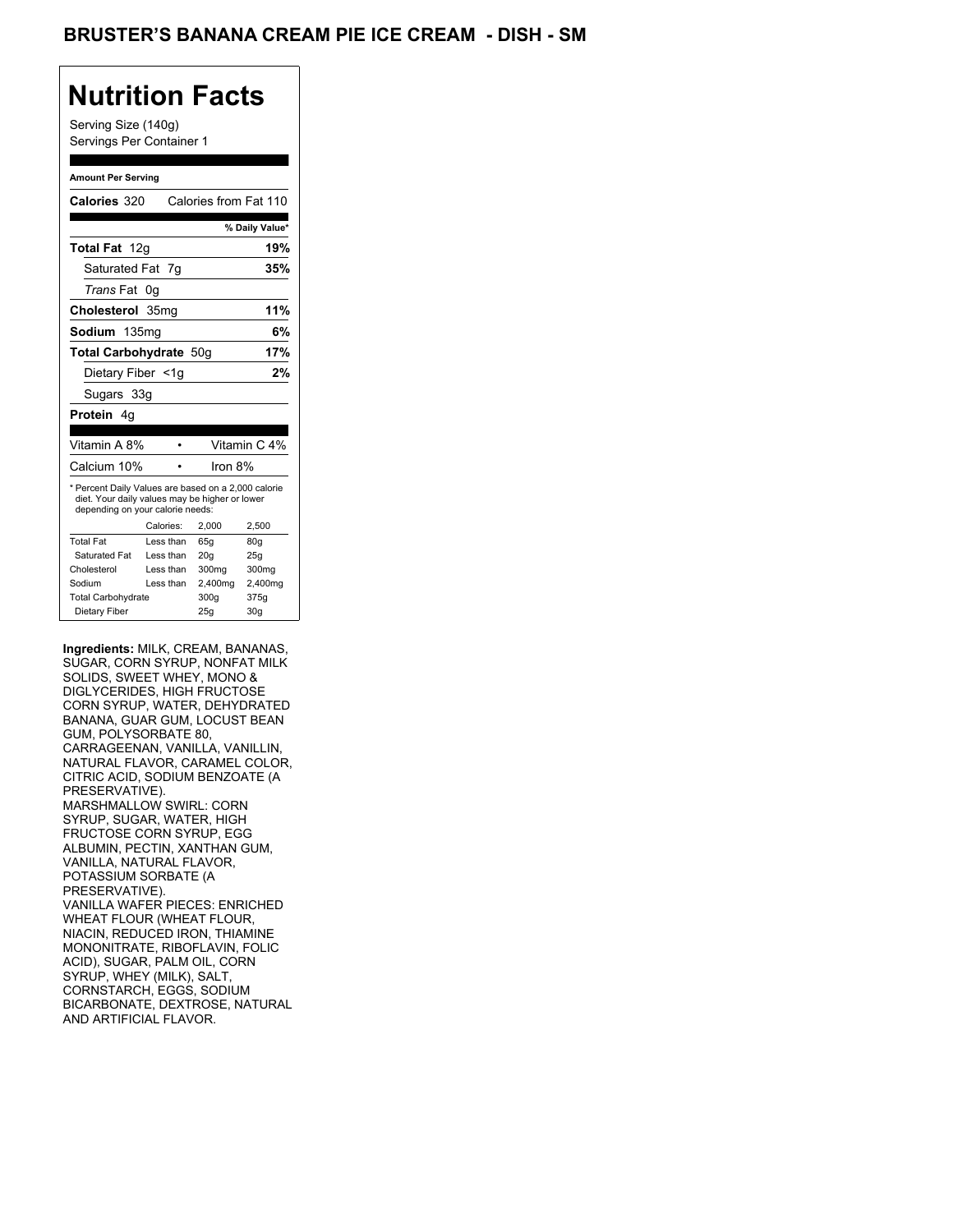## BRUSTER'S BANANA CREAM PIE ICE CREAM - DISH - REG

# Nutrition Facts

Serving Size (210g) Servings Per Container 1

#### Amount Per Serving

| Calories 490                                                                                                                              |           |     |          | Calories from Fat 160 |
|-------------------------------------------------------------------------------------------------------------------------------------------|-----------|-----|----------|-----------------------|
|                                                                                                                                           |           |     |          | % Daily Value*        |
| Total Fat 18g                                                                                                                             |           |     |          | 28%                   |
| Saturated Fat                                                                                                                             |           | 10a |          | 52%                   |
| Trans Fat                                                                                                                                 | 0g        |     |          |                       |
| Cholesterol                                                                                                                               | 50mg      |     |          | 16%                   |
| Sodium 200mg                                                                                                                              |           |     |          | 8%                    |
| Total Carbohydrate 75g                                                                                                                    |           |     |          | 25%                   |
| Dietary Fiber <1g                                                                                                                         |           |     |          | 4%                    |
| Sugars 49g                                                                                                                                |           |     |          |                       |
| Protein<br>5g                                                                                                                             |           |     |          |                       |
| Vitamin A 10%                                                                                                                             |           |     |          | Vitamin C 6%          |
| Calcium 15%                                                                                                                               |           |     | Iron 10% |                       |
| * Percent Daily Values are based on a 2,000 calorie<br>diet. Your daily values may be higher or lower<br>depending on your calorie needs: |           |     |          |                       |
|                                                                                                                                           | Calories: |     | 2.000    | 2,500                 |
| <b>Total Fat</b>                                                                                                                          | Less than |     | 65q      | 80q                   |
| Saturated Fat                                                                                                                             | Less than |     | 20q      | 25q                   |
| Cholesterol                                                                                                                               | Less than |     | 300mg    | 300mg                 |
| Sodium                                                                                                                                    | Less than |     | 2,400mg  | 2,400mg               |
| <b>Total Carbohydrate</b>                                                                                                                 |           |     | 300g     | 375g                  |
| Dietary Fiber                                                                                                                             |           |     | 25g      | 30 <sub>g</sub>       |

Ingredients: MILK, CREAM, BANANAS, SUGAR, CORN SYRUP, NONFAT MILK SOLIDS, SWEET WHEY, MONO & DIGLYCERIDES, HIGH FRUCTOSE CORN SYRUP, WATER, DEHYDRATED BANANA, GUAR GUM, LOCUST BEAN GUM, POLYSORBATE 80, CARRAGEENAN, VANILLA, VANILLIN, NATURAL FLAVOR, CARAMEL COLOR, CITRIC ACID, SODIUM BENZOATE (A PRESERVATIVE). MARSHMALLOW SWIRL: CORN SYRUP, SUGAR, WATER, HIGH FRUCTOSE CORN SYRUP, EGG ALBUMIN, PECTIN, XANTHAN GUM, VANILLA, NATURAL FLAVOR, POTASSIUM SORBATE (A PRESERVATIVE). VANILLA WAFER PIECES: ENRICHED WHEAT FLOUR (WHEAT FLOUR, NIACIN, REDUCED IRON, THIAMINE MONONITRATE, RIBOFLAVIN, FOLIC ACID), SUGAR, PALM OIL, CORN SYRUP, WHEY (MILK), SALT, CORNSTARCH, EGGS, SODIUM BICARBONATE, DEXTROSE, NATURAL AND ARTIFICIAL FLAVOR.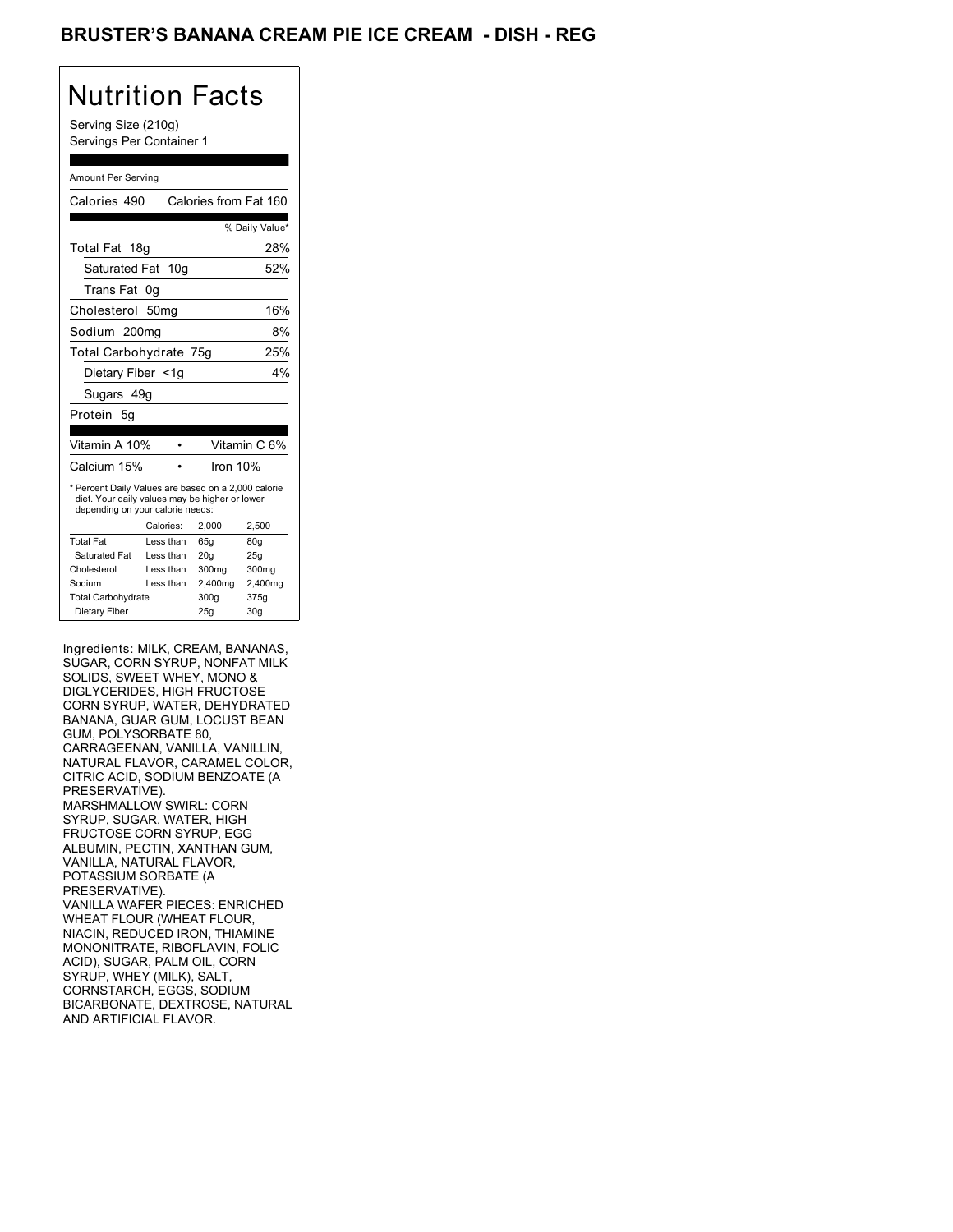## BRUSTER'S BANANA CREAM PIE ICE CREAM - DISH - LG

## Nutrition Facts

Serving Size (280g) Servings Per Container 1

#### Amount Per Serving

| Calories 650                                                                                                                              |           |                 | Calories from Fat 220 |
|-------------------------------------------------------------------------------------------------------------------------------------------|-----------|-----------------|-----------------------|
|                                                                                                                                           |           |                 | % Daily Value*        |
| Total Fat 24q                                                                                                                             |           |                 | 37%                   |
| Saturated Fat                                                                                                                             |           | 14 <sub>g</sub> | 70%                   |
| Trans Fat                                                                                                                                 | 0g        |                 |                       |
| Cholesterol 65mg                                                                                                                          |           |                 | 22%                   |
| Sodium 270mg                                                                                                                              |           |                 | 11%                   |
| Total Carbohydrate 100g                                                                                                                   |           |                 | 33%                   |
| Dietary Fiber 1g                                                                                                                          |           |                 | 5%                    |
| Sugars 66g                                                                                                                                |           |                 |                       |
| Protein<br>7g                                                                                                                             |           |                 |                       |
| Vitamin A 15%                                                                                                                             |           |                 | Vitamin C 8%          |
| Calcium 20%                                                                                                                               |           |                 | Iron $15%$            |
| * Percent Daily Values are based on a 2,000 calorie<br>diet. Your daily values may be higher or lower<br>depending on your calorie needs: |           |                 |                       |
|                                                                                                                                           | Calories: | 2.000           | 2,500                 |
| <b>Total Fat</b>                                                                                                                          | Less than | 65q             | 80q                   |
| Saturated Fat                                                                                                                             | Less than | 20 <sub>g</sub> | 25g                   |
| Cholesterol                                                                                                                               | Less than | 300mg           | 300mg                 |
| Sodium                                                                                                                                    | Less than | 2,400mg         | 2,400mg               |
| <b>Total Carbohydrate</b>                                                                                                                 |           | 300q            | 375g                  |
|                                                                                                                                           |           | 25g             | 30 <sub>g</sub>       |

Ingredients: MILK, CREAM, BANANAS, SUGAR, CORN SYRUP, NONFAT MILK SOLIDS, SWEET WHEY, MONO & DIGLYCERIDES, HIGH FRUCTOSE CORN SYRUP, WATER, DEHYDRATED BANANA, GUAR GUM, LOCUST BEAN GUM, POLYSORBATE 80, CARRAGEENAN, VANILLA, VANILLIN, NATURAL FLAVOR, CARAMEL COLOR, CITRIC ACID, SODIUM BENZOATE (A PRESERVATIVE). MARSHMALLOW SWIRL: CORN SYRUP, SUGAR, WATER, HIGH FRUCTOSE CORN SYRUP, EGG ALBUMIN, PECTIN, XANTHAN GUM, VANILLA, NATURAL FLAVOR, POTASSIUM SORBATE (A PRESERVATIVE). VANILLA WAFER PIECES: ENRICHED WHEAT FLOUR (WHEAT FLOUR, NIACIN, REDUCED IRON, THIAMINE MONONITRATE, RIBOFLAVIN, FOLIC ACID), SUGAR, PALM OIL, CORN SYRUP, WHEY (MILK), SALT, CORNSTARCH, EGGS, SODIUM BICARBONATE, DEXTROSE, NATURAL AND ARTIFICIAL FLAVOR.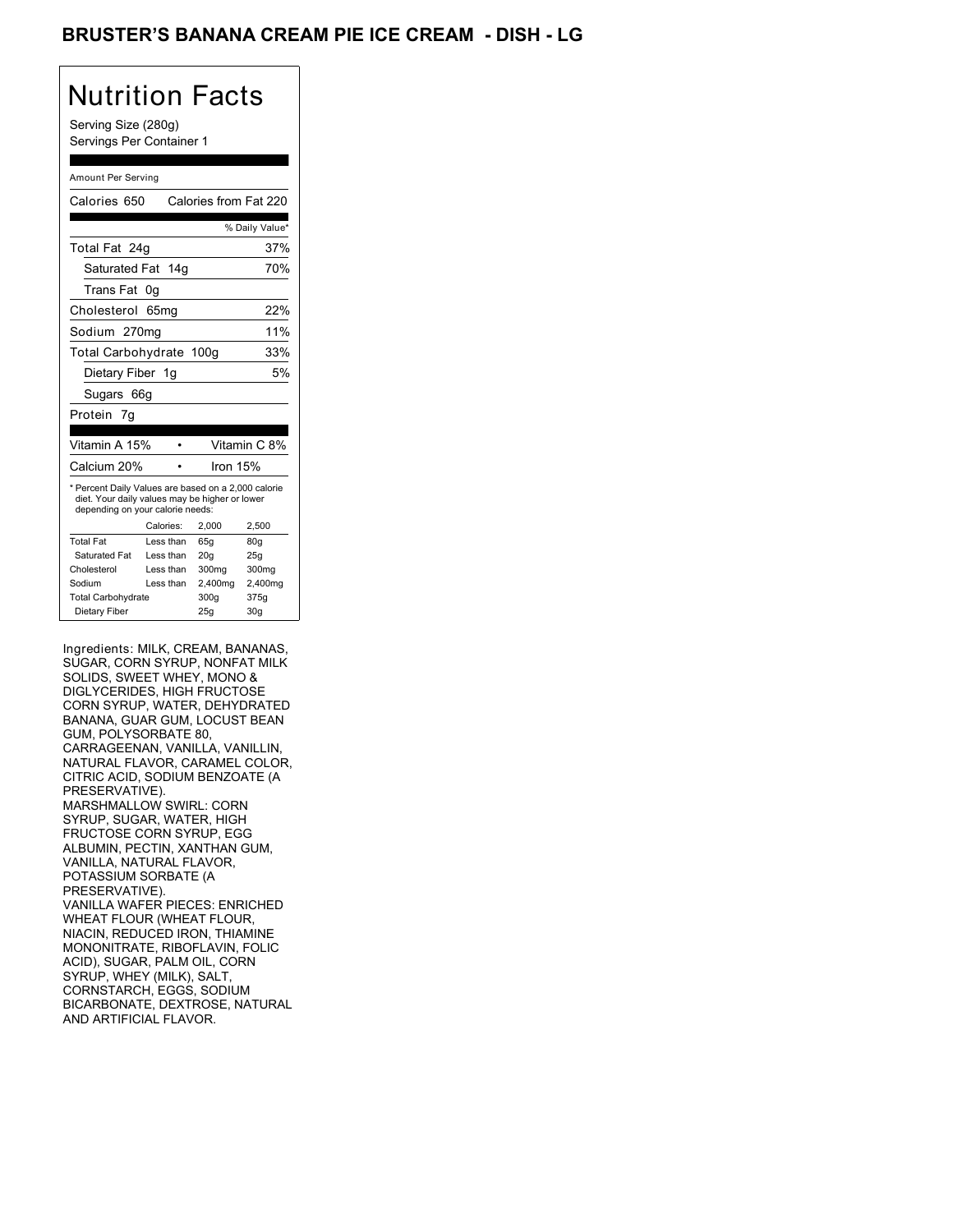### BRUSTER'S BANANA CREAM PIE ICE CREAM - SUGAR CONE - SM

## Nutrition Facts

Serving Size (153g) Servings Per Container 1

### Amount Per Serving

| Calories 380                                                 | Calories from Fat 110 |     |
|--------------------------------------------------------------|-----------------------|-----|
|                                                              | % Daily Value*        |     |
| Total Fat 12g                                                |                       | 19% |
| Saturated Fat 7g                                             |                       | 35% |
| Trans Fat 0g                                                 |                       |     |
| Cholesterol 35mg                                             |                       | 11% |
| Sodium 150mg                                                 |                       | 6%  |
| Total Carbohydrate 62g                                       |                       | 21% |
| Dietary Fiber <1g                                            |                       | 2%  |
| Sugars 36g                                                   |                       |     |
| Protein 4q                                                   |                       |     |
| Vitamin A 8%                                                 | Vitamin C 4%          |     |
| Calcium 10%                                                  | Iron $10%$            |     |
| * Percent Daily Values are based on a 2,000 calorie<br>diet. |                       |     |

Ingredients: MILK, CREAM, BANANAS, SUGAR, CORN SYRUP, NONFAT MILK SOLIDS, SWEET WHEY, MONO & DIGLYCERIDES, HIGH FRUCTOSE CORN SYRUP, WATER, DEHYDRATED BANANA, GUAR GUM, LOCUST BEAN GUM, POLYSORBATE 80, CARRAGEENAN, VANILLA, VANILLIN, NATURAL FLAVOR, CARAMEL COLOR, CITRIC ACID, SODIUM BENZOATE (A PRESERVATIVE). MARSHMALLOW SWIRL: CORN SYRUP, SUGAR, WATER, HIGH FRUCTOSE CORN SYRUP, EGG ALBUMIN, PECTIN, XANTHAN GUM, VANILLA, NATURAL FLAVOR, POTASSIUM SORBATE (A PRESERVATIVE). VANILLA WAFER PIECES: ENRICHED WHEAT FLOUR (WHEAT FLOUR, NIACIN, REDUCED IRON, THIAMINE MONONITRATE, RIBOFLAVIN, FOLIC ACID), SUGAR, PALM OIL, CORN SYRUP, WHEY (MILK), SALT, CORNSTARCH, EGGS, SODIÚM BICARBONATE, DEXTROSE, NATURAL AND ARTIFICIAL FLAVOR. SUGAR CONE: ENRICHED WHEAT FLOUR (ENRICHED WITH NIACIN, REDUCED IRON, THIAMIN MONONITRATE, RIBOFLAVIN, FOLIC ACID), TAPIOCA FLOUR, SUGAR, VEGETABLE SHORTENING (SOYBEAN AND/OR CANOLA OIL, MODIFIED PALM OIL, SOY LECITHIN, AND/OR PARTIALLY HYDROGENATED SOYBEAN OIL), OAT FIBER AND/OR VEGETABLE FIBER, SALT, CARAMEL COLOR, ARTIFICIAL FLAVOR, SOY LECITHIN.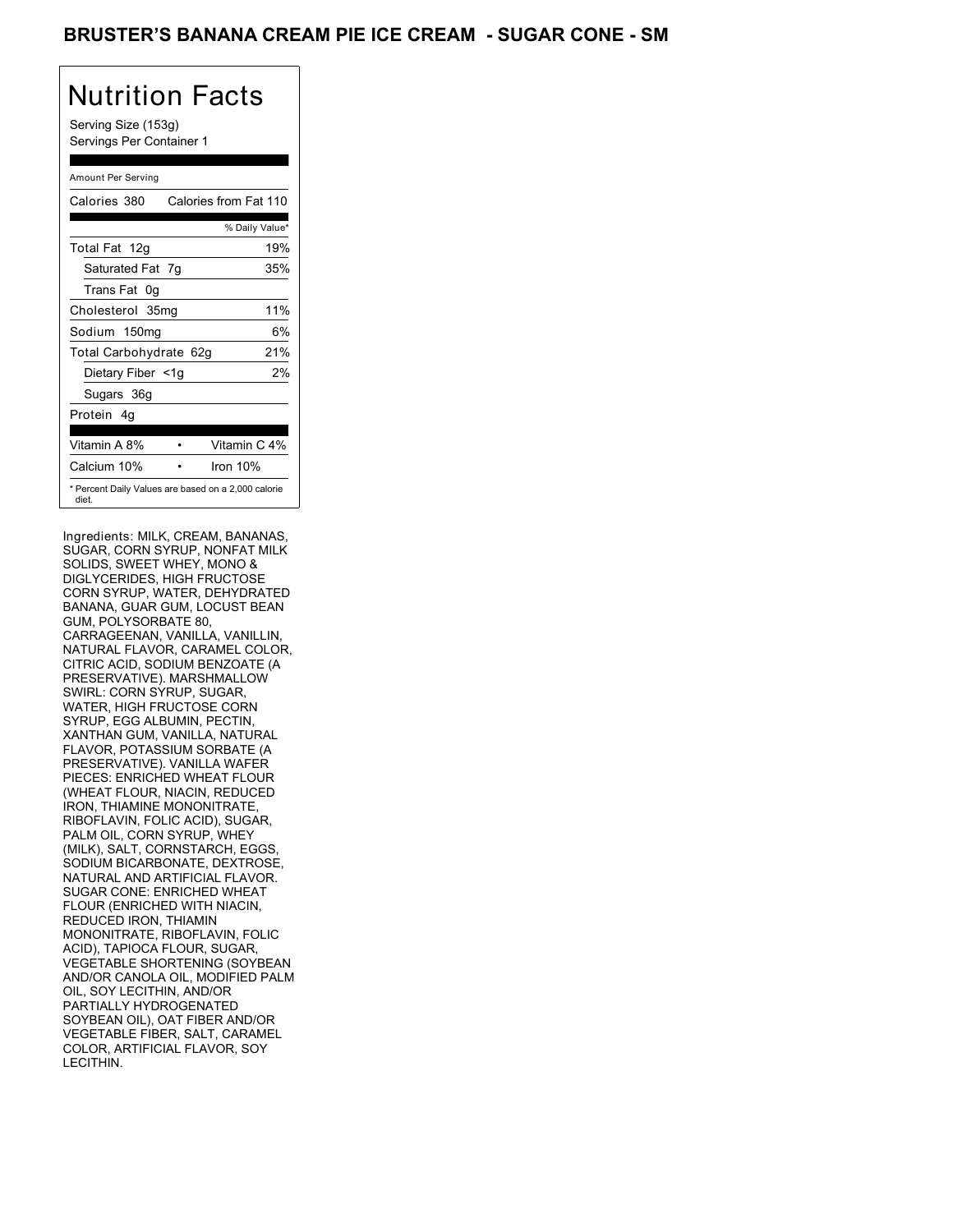## BRUSTER'S BANANA CREAM PIE ICE CREAM - SUGAR CONE - REG

# Nutrition Facts

Serving Size (223g) Servings Per Container 1

#### Amount Per Serving

| Calories 540           | Calories from Fat 170                               |
|------------------------|-----------------------------------------------------|
|                        | % Daily Value*                                      |
| Total Fat 19g          | 28%                                                 |
| Saturated Fat 10g      | 52%                                                 |
| Trans Fat 0q           |                                                     |
| Cholesterol 50mg       | 16%                                                 |
| Sodium 220mg           | 9%                                                  |
| Total Carbohydrate 87g | 29%                                                 |
| Dietary Fiber <1g      | 4%                                                  |
| Sugars 52g             |                                                     |
| Protein 6q             |                                                     |
| Vitamin A 10%          | Vitamin C 6%                                        |
| Calcium 15%            | Iron 15%                                            |
| diet.                  | * Percent Daily Values are based on a 2,000 calorie |

Ingredients: MILK, CREAM, BANANAS, SUGAR, CORN SYRUP, NONFAT MILK SOLIDS, SWEET WHEY, MONO & DIGLYCERIDES, HIGH FRUCTOSE CORN SYRUP, WATER, DEHYDRATED BANANA, GUAR GUM, LOCUST BEAN GUM, POLYSORBATE 80, CARRAGEENAN, VANILLA, VANILLIN, NATURAL FLAVOR, CARAMEL COLOR, CITRIC ACID, SODIUM BENZOATE (A PRESERVATIVE). MARSHMALLOW SWIRL: CORN SYRUP, SUGAR, WATER, HIGH FRUCTOSE CORN SYRUP, EGG ALBUMIN, PECTIN, XANTHAN GUM, VANILLA, NATURAL FLAVOR, POTASSIUM SORBATE (A PRESERVATIVE). VANILLA WAFER PIECES: ENRICHED WHEAT FLOUR (WHEAT FLOUR, NIACIN, REDUCED IRON, THIAMINE MONONITRATE, RIBOFLAVIN, FOLIC ACID), SUGAR, PALM OIL, CORN SYRUP, WHEY (MILK), SALT, CORNSTARCH, EGGS, SODIÚM BICARBONATE, DEXTROSE, NATURAL AND ARTIFICIAL FLAVOR. SUGAR CONE: ENRICHED WHEAT FLOUR (ENRICHED WITH NIACIN, REDUCED IRON, THIAMIN MONONITRATE, RIBOFLAVIN, FOLIC ACID), TAPIOCA FLOUR, SUGAR, VEGETABLE SHORTENING (SOYBEAN AND/OR CANOLA OIL, MODIFIED PALM OIL, SOY LECITHIN, AND/OR PARTIALLY HYDROGENATED SOYBEAN OIL), OAT FIBER AND/OR VEGETABLE FIBER, SALT, CARAMEL COLOR, ARTIFICIAL FLAVOR, SOY LECITHIN.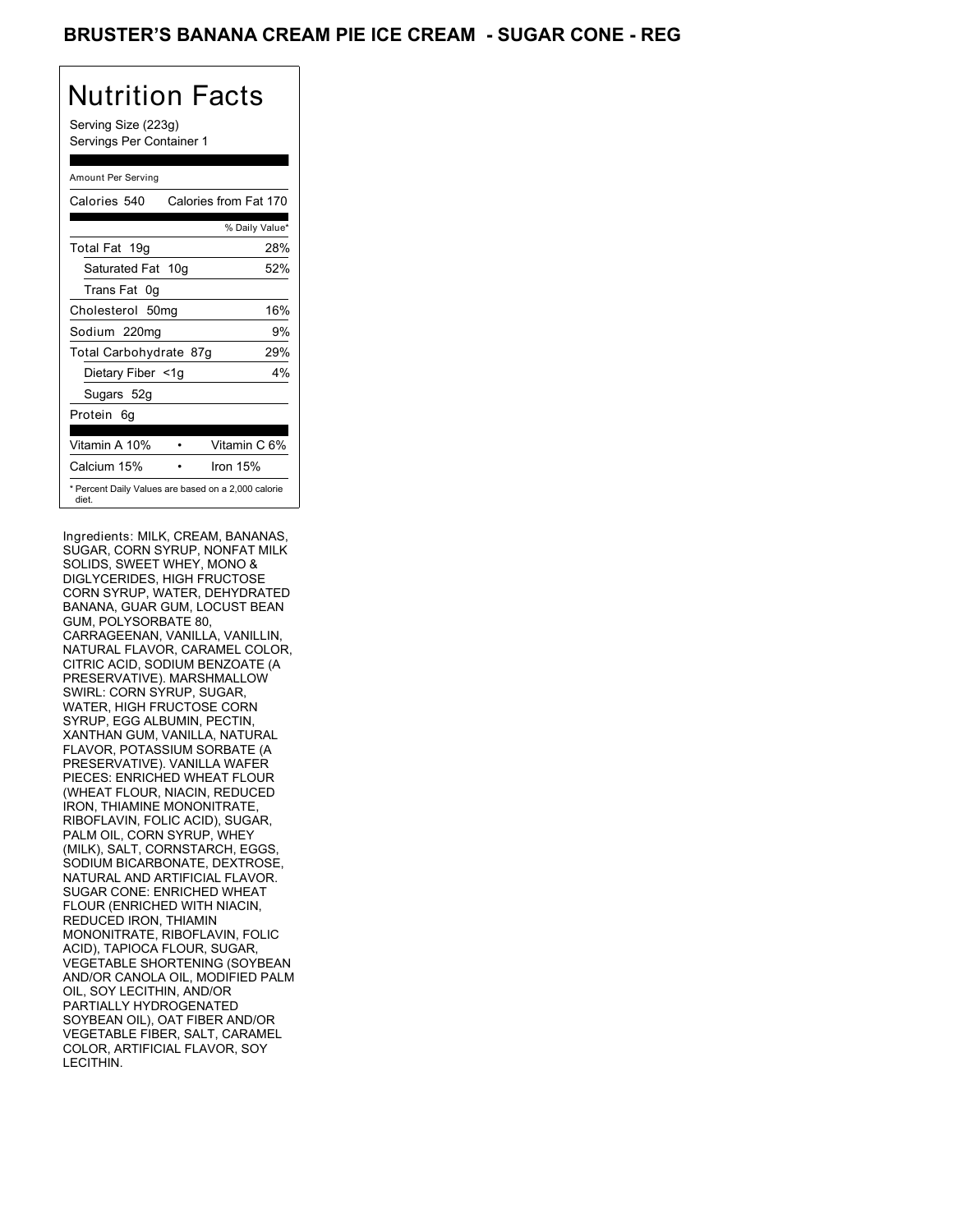## BRUSTER'S BANANA CREAM PIE ICE CREAM - SUGAR CONE - LG

## Nutrition Facts

Serving Size (293g) Servings Per Container 1

### Amount Per Serving

| Calories 700            | Calories from Fat 220                               |
|-------------------------|-----------------------------------------------------|
|                         | % Daily Value*                                      |
| Total Fat 25g           | 38%                                                 |
| Saturated Fat 14g       | 70%                                                 |
| Trans Fat 0g            |                                                     |
| Cholesterol 65mg        | 22%                                                 |
| Sodium 290mg            | 12%                                                 |
| Total Carbohydrate 112g | 37%                                                 |
| Dietary Fiber 1g        | 5%                                                  |
| Sugars 69g              |                                                     |
| Protein 8q              |                                                     |
| Vitamin A 15%           | Vitamin C 8%                                        |
| Calcium 20%             | Iron $15%$                                          |
| diet.                   | * Percent Daily Values are based on a 2,000 calorie |

Ingredients: MILK, CREAM, BANANAS, SUGAR, CORN SYRUP, NONFAT MILK SOLIDS, SWEET WHEY, MONO & DIGLYCERIDES, HIGH FRUCTOSE CORN SYRUP, WATER, DEHYDRATED BANANA, GUAR GUM, LOCUST BEAN GUM, POLYSORBATE 80, CARRAGEENAN, VANILLA, VANILLIN, NATURAL FLAVOR, CARAMEL COLOR, CITRIC ACID, SODIUM BENZOATE (A PRESERVATIVE). MARSHMALLOW SWIRL: CORN SYRUP, SUGAR, WATER, HIGH FRUCTOSE CORN SYRUP, EGG ALBUMIN, PECTIN, XANTHAN GUM, VANILLA, NATURAL FLAVOR, POTASSIUM SORBATE (A PRESERVATIVE). VANILLA WAFER PIECES: ENRICHED WHEAT FLOUR (WHEAT FLOUR, NIACIN, REDUCED IRON, THIAMINE MONONITRATE, RIBOFLAVIN, FOLIC ACID), SUGAR, PALM OIL, CORN SYRUP, WHEY (MILK), SALT, CORNSTARCH, EGGS, SODIÚM BICARBONATE, DEXTROSE, NATURAL AND ARTIFICIAL FLAVOR. SUGAR CONE: ENRICHED WHEAT FLOUR (ENRICHED WITH NIACIN, REDUCED IRON, THIAMIN MONONITRATE, RIBOFLAVIN, FOLIC ACID), TAPIOCA FLOUR, SUGAR, VEGETABLE SHORTENING (SOYBEAN AND/OR CANOLA OIL, MODIFIED PALM OIL, SOY LECITHIN, AND/OR PARTIALLY HYDROGENATED SOYBEAN OIL), OAT FIBER AND/OR VEGETABLE FIBER, SALT, CARAMEL COLOR, ARTIFICIAL FLAVOR, SOY LECITHIN.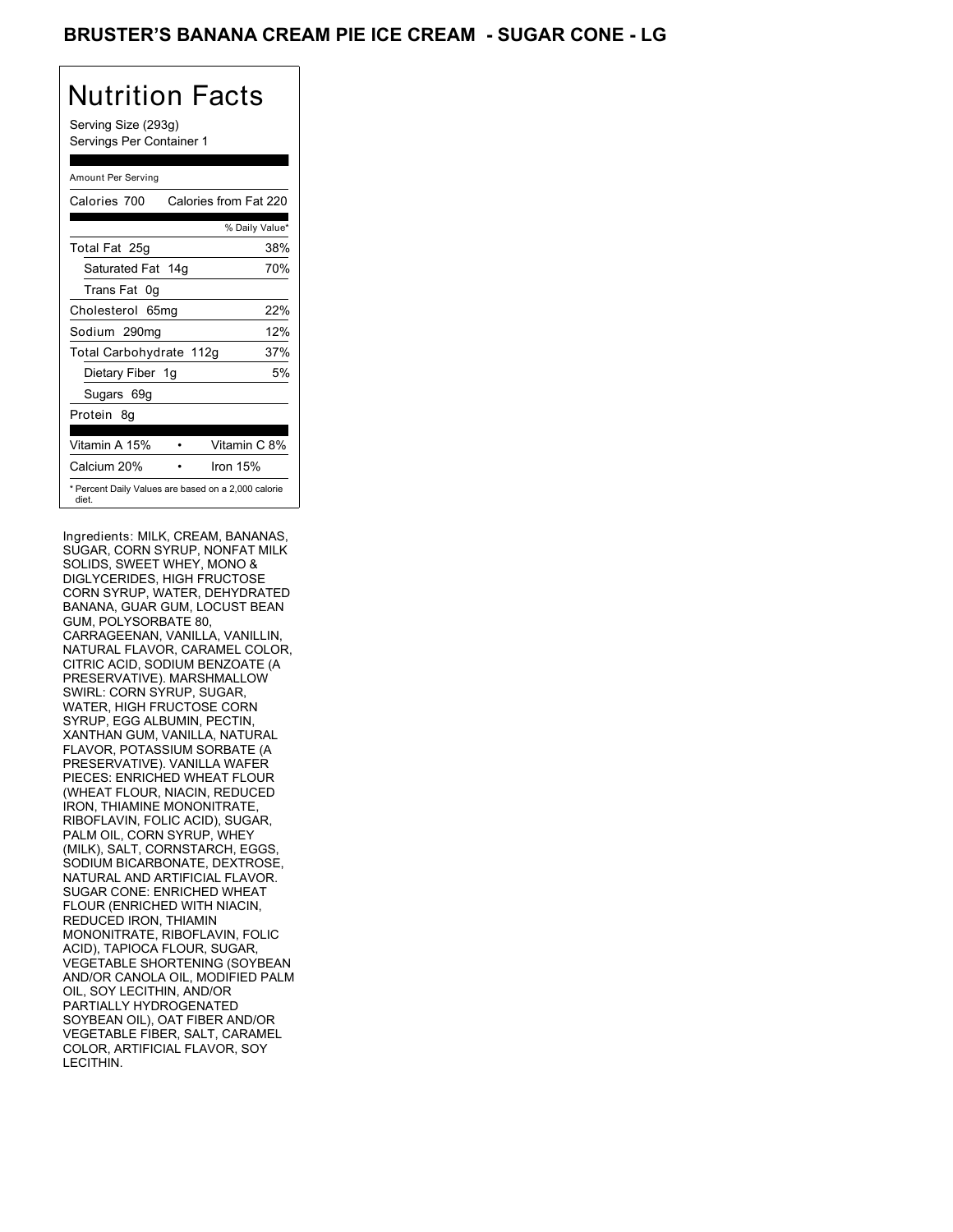## BRUSTER'S BANANA CREAM PIE ICE CREAM - CAKE CONE - SM

# Nutrition Facts

Serving Size (146g) Servings Per Container 1

### Amount Per Serving

| Calories 350           | Calories from Fat 110                               |
|------------------------|-----------------------------------------------------|
|                        | % Daily Value*                                      |
| Total Fat 12g          | 19%                                                 |
| Saturated Fat 7g       | 35%                                                 |
| Trans Fat 0q           |                                                     |
| Cholesterol 35mg       | 11%                                                 |
| Sodium 140mg           | 6%                                                  |
| Total Carbohydrate 55g | 18%                                                 |
| Dietary Fiber <1g      | 2%                                                  |
| Sugars 33g             |                                                     |
| Protein 4q             |                                                     |
| Vitamin A 8%           | Vitamin C 4%                                        |
| Calcium 10%            | Iron $10%$                                          |
| diet.                  | * Percent Daily Values are based on a 2,000 calorie |

Ingredients: MILK, CREAM, BANANAS, SUGAR, CORN SYRUP, NONFAT MILK SOLIDS, SWEET WHEY, MONO & DIGLYCERIDES, HIGH FRUCTOSE CORN SYRUP, WATER, DEHYDRATED BANANA, GUAR GUM, LOCUST BEAN GUM, POLYSORBATE 80, CARRAGEENAN, VANILLA, VANILLIN, NATURAL FLAVOR, CARAMEL COLOR, CITRIC ACID, SODIUM BENZOATE (A PRESERVATIVE). MARSHMALLOW SWIRL: CORN SYRUP, SUGAR, WATER, HIGH FRUCTOSE CORN SYRUP, EGG ALBUMIN, PECTIN, XANTHAN GUM, VANILLA, NATURAL FLAVOR, POTASSIUM SORBATE (A PRESERVATIVE). VANILLA WAFER PIECES: ENRICHED WHEAT FLOUR (WHEAT FLOUR, NIACIN, REDUCED IRON, THIAMINE MONONITRATE, RIBOFLAVIN, FOLIC ACID), SUGAR, PALM OIL, CORN SYRUP, WHEY (MILK), SALT, CORNSTARCH, EGGS, SODIÚM BICARBONATE, DEXTROSE, NATURAL AND ARTIFICIAL FLAVOR. CAKE CONE: ENRICHED WHEAT FLOUR (ENRICHED WITH NIACIN, REDUCED IRON, THIAMIN MONONITRATE, RIBOFLAVIN, FOLIC ACID), TAPIOCA FLOUR, SUGAR, VEGETABLE OIL SHORTENING (SOYBEAN AND/OR CANOLA OIL, MODIFIED PALM OIL, SOY LECITHIN, AND/OR PARTIALLY HYDROGENATED SOYBEAN OIL), LEAVENING (SODIUM BICARBONATE, AMMONIUM BICARBONATE), SALT, NATURAL FLAVOR, ANNATTO (VEGETABLE COLOR).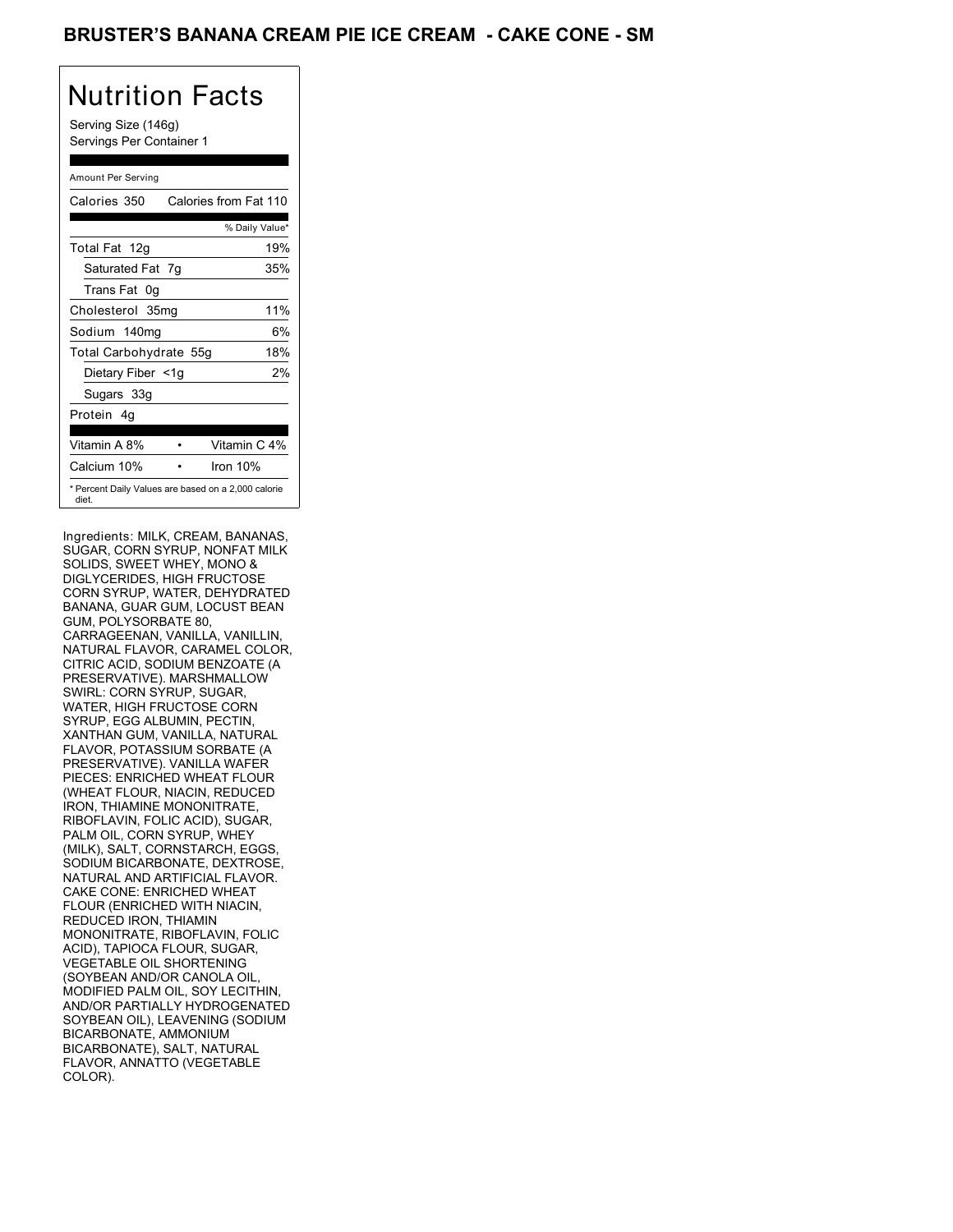## BRUSTER'S BANANA CREAM PIE ICE CREAM - CAKE CONE - REG

# Nutrition Facts

Serving Size (216g) Servings Per Container 1

### Amount Per Serving

| Calories 510           | Calories from Fat 170                               |
|------------------------|-----------------------------------------------------|
|                        | % Daily Value*                                      |
| Total Fat 18g          | 28%                                                 |
| Saturated Fat 10g      | 52%                                                 |
| Trans Fat 0q           |                                                     |
| Cholesterol 50mg       | 16%                                                 |
| Sodium 210mg           | 9%                                                  |
| Total Carbohydrate 80g | 27%                                                 |
| Dietary Fiber <1g      | $4\%$                                               |
| Sugars 49g             |                                                     |
| Protein 6q             |                                                     |
| Vitamin A 10%          | Vitamin C 6%                                        |
| Calcium 15%            | Iron $15%$                                          |
| diet.                  | * Percent Daily Values are based on a 2,000 calorie |

Ingredients: MILK, CREAM, BANANAS, SUGAR, CORN SYRUP, NONFAT MILK SOLIDS, SWEET WHEY, MONO & DIGLYCERIDES, HIGH FRUCTOSE CORN SYRUP, WATER, DEHYDRATED BANANA, GUAR GUM, LOCUST BEAN GUM, POLYSORBATE 80, CARRAGEENAN, VANILLA, VANILLIN, NATURAL FLAVOR, CARAMEL COLOR, CITRIC ACID, SODIUM BENZOATE (A PRESERVATIVE). MARSHMALLOW SWIRL: CORN SYRUP, SUGAR, WATER, HIGH FRUCTOSE CORN SYRUP, EGG ALBUMIN, PECTIN, XANTHAN GUM, VANILLA, NATURAL FLAVOR, POTASSIUM SORBATE (A PRESERVATIVE). VANILLA WAFER PIECES: ENRICHED WHEAT FLOUR (WHEAT FLOUR, NIACIN, REDUCED IRON, THIAMINE MONONITRATE, RIBOFLAVIN, FOLIC ACID), SUGAR, PALM OIL, CORN SYRUP, WHEY (MILK), SALT, CORNSTARCH, EGGS, SODIÚM BICARBONATE, DEXTROSE, NATURAL AND ARTIFICIAL FLAVOR. CAKE CONE: ENRICHED WHEAT FLOUR (ENRICHED WITH NIACIN, REDUCED IRON, THIAMIN MONONITRATE, RIBOFLAVIN, FOLIC ACID), TAPIOCA FLOUR, SUGAR, VEGETABLE OIL SHORTENING (SOYBEAN AND/OR CANOLA OIL, MODIFIED PALM OIL, SOY LECITHIN, AND/OR PARTIALLY HYDROGENATED SOYBEAN OIL), LEAVENING (SODIUM BICARBONATE, AMMONIUM BICARBONATE), SALT, NATURAL FLAVOR, ANNATTO (VEGETABLE COLOR).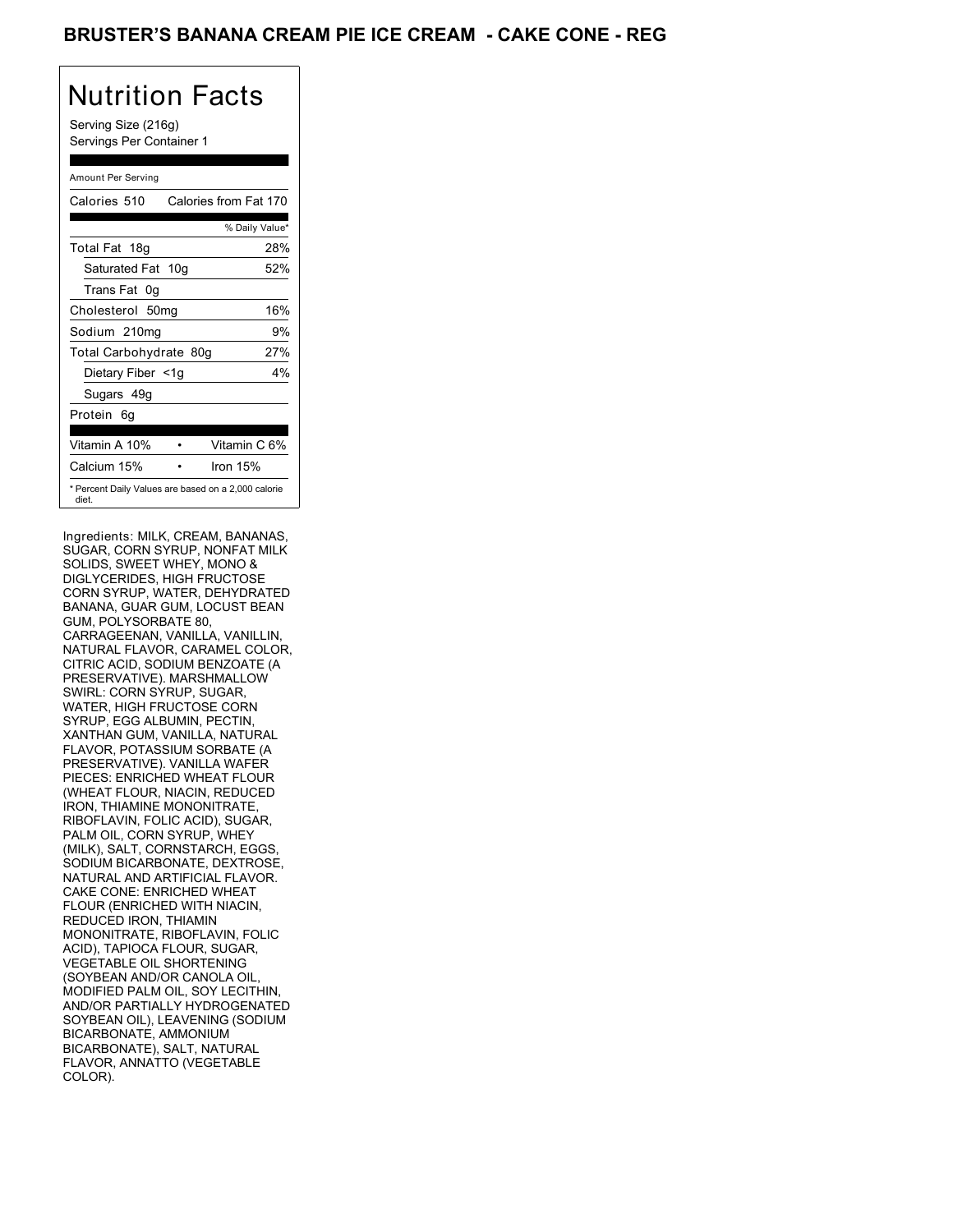## BRUSTER'S BANANA CREAM PIE ICE CREAM - CAKE CONE - LG

# Nutrition Facts

Serving Size (286g) Servings Per Container 1

### Amount Per Serving

| Calories 670                                                 |            | Calories from Fat 220 |
|--------------------------------------------------------------|------------|-----------------------|
|                                                              |            | % Daily Value*        |
| Total Fat 24g                                                |            | 38%                   |
| Saturated Fat 14g                                            |            | 70%                   |
| Trans Fat 0g                                                 |            |                       |
| Cholesterol 65mg                                             |            | 22%                   |
| Sodium 280mg                                                 |            | 11%                   |
| Total Carbohydrate 105g                                      |            | 35%                   |
| Dietary Fiber 1g                                             |            | 5%                    |
| Sugars 66g                                                   |            |                       |
| Protein 8q                                                   |            |                       |
| Vitamin A 15%                                                |            | Vitamin C 8%          |
| Calcium 20%                                                  | Iron $15%$ |                       |
| * Percent Daily Values are based on a 2,000 calorie<br>diet. |            |                       |

Ingredients: MILK, CREAM, BANANAS, SUGAR, CORN SYRUP, NONFAT MILK SOLIDS, SWEET WHEY, MONO & DIGLYCERIDES, HIGH FRUCTOSE CORN SYRUP, WATER, DEHYDRATED BANANA, GUAR GUM, LOCUST BEAN GUM, POLYSORBATE 80, CARRAGEENAN, VANILLA, VANILLIN, NATURAL FLAVOR, CARAMEL COLOR, CITRIC ACID, SODIUM BENZOATE (A PRESERVATIVE). MARSHMALLOW SWIRL: CORN SYRUP, SUGAR, WATER, HIGH FRUCTOSE CORN SYRUP, EGG ALBUMIN, PECTIN, XANTHAN GUM, VANILLA, NATURAL FLAVOR, POTASSIUM SORBATE (A PRESERVATIVE). VANILLA WAFER PIECES: ENRICHED WHEAT FLOUR (WHEAT FLOUR, NIACIN, REDUCED IRON, THIAMINE MONONITRATE, RIBOFLAVIN, FOLIC ACID), SUGAR, PALM OIL, CORN SYRUP, WHEY (MILK), SALT, CORNSTARCH, EGGS, SODIÚM BICARBONATE, DEXTROSE, NATURAL AND ARTIFICIAL FLAVOR. CAKE CONE: ENRICHED WHEAT FLOUR (ENRICHED WITH NIACIN, REDUCED IRON, THIAMIN MONONITRATE, RIBOFLAVIN, FOLIC ACID), TAPIOCA FLOUR, SUGAR, VEGETABLE OIL SHORTENING (SOYBEAN AND/OR CANOLA OIL, MODIFIED PALM OIL, SOY LECITHIN, AND/OR PARTIALLY HYDROGENATED SOYBEAN OIL), LEAVENING (SODIUM BICARBONATE, AMMONIUM BICARBONATE), SALT, NATURAL FLAVOR, ANNATTO (VEGETABLE COLOR).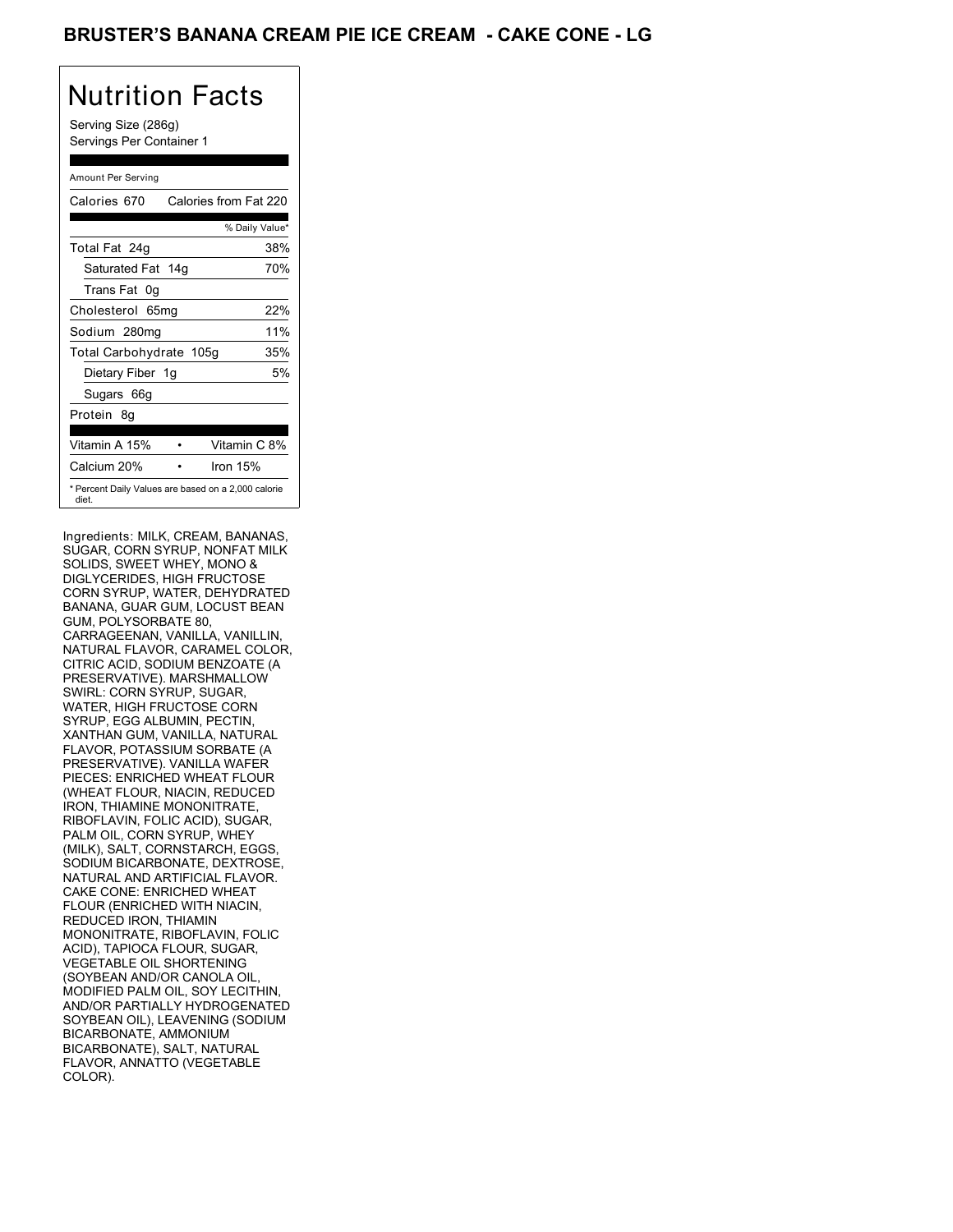### BRUSTER'S BANANA CREAM PIE ICE CREAM - WAFFLE CONE - SM

# Nutrition Facts

Serving Size (170g) Servings Per Container 1

### Amount Per Serving

| Calories 450           | Calories from Fat 140                               |
|------------------------|-----------------------------------------------------|
|                        | % Daily Value*                                      |
| Total Fat 15g          | 24%                                                 |
| Saturated Fat 8g       | 39%                                                 |
| Trans Fat 0q           |                                                     |
| Cholesterol 40mg       | 14%                                                 |
| Sodium 135mg           | 6%                                                  |
| Total Carbohydrate 73g | 24%                                                 |
| Dietary Fiber <1g      | 2%                                                  |
| Sugars 43g             |                                                     |
| Protein 5q             |                                                     |
| Vitamin A 8%           | Vitamin C 4%                                        |
| Calcium 10%            | Iron 10%                                            |
| diet.                  | * Percent Daily Values are based on a 2,000 calorie |

Ingredients: MILK, CREAM, BANANAS, SUGAR, CORN SYRUP, NONFAT MILK SOLIDS, SWEET WHEY, MONO & DIGLYCERIDES, HIGH FRUCTOSE CORN SYRUP, WATER, DEHYDRATED BANANA, GUAR GUM, LOCUST BEAN GUM, POLYSORBATE 80, CARRAGEENAN, VANILLA, VANILLIN, NATURAL FLAVOR, CARAMEL COLOR, CITRIC ACID, SODIUM BENZOATE (A PRESERVATIVE). MARSHMALLOW SWIRL: CORN SYRUP, SUGAR, WATER, HIGH FRUCTOSE CORN SYRUP, EGG ALBUMIN, PECTIN, XANTHAN GUM, VANILLA, NATURAL FLAVOR, POTASSIUM SORBATE (A PRESERVATIVE). VANILLA WAFER PIECES: ENRICHED WHEAT FLOUR (WHEAT FLOUR, NIACIN, REDUCED IRON, THIAMINE MONONITRATE, RIBOFLAVIN, FOLIC ACID), SUGAR, PALM OIL, CORN SYRUP, WHEY (MILK), SALT, CORNSTARCH, EGGS, SODIÚM BICARBONATE, DEXTROSE, NATURAL AND ARTIFICIAL FLAVOR. WAFFLE CONE: ENRICHED BLEACHED WHEAT FLOUR (ENRICHED WITH NIACIN, REDUCED IRON, THIAMIN MONONITRATE, RIBOFLAVIN, FOLIC ACID), SUGAR, VEGETABLE SHORTENING (PARTIALLY HYDROGENATED SOYBEAN AND COTTONSEED OILS), WHOLE EGG, ARTIFICIAL FLAVOR (INCLUDING MALTODEXTRIN, MODIFIED CORNSTARCH, BUTTER, BUTTERMILK), DEXTROSE, SOY LECITHIN, ARTIFICIAL VANILLA FLAVOR.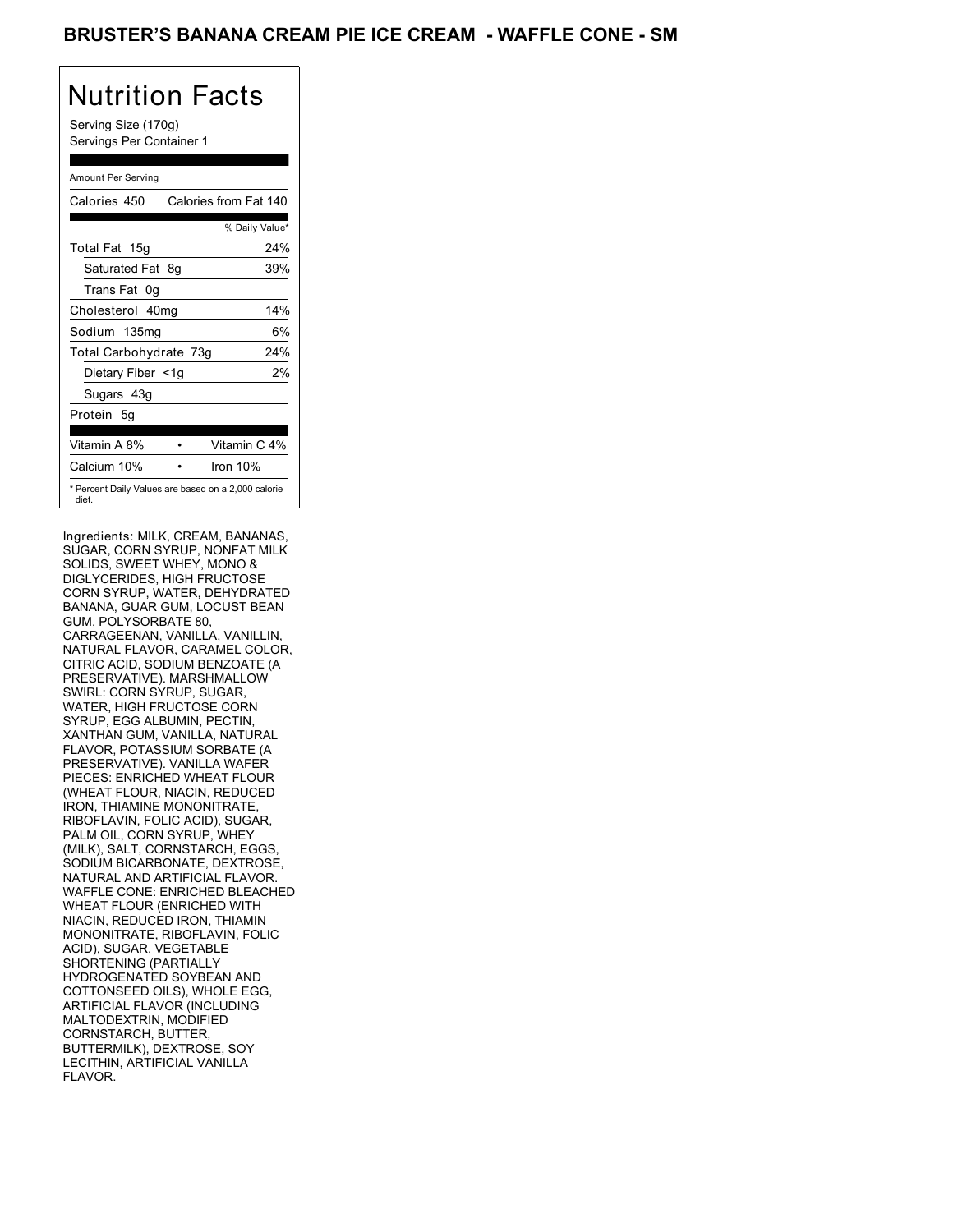## BRUSTER'S BANANA CREAM PIE ICE CREAM - WAFFLE CONE - REG

# Nutrition Facts

Serving Size (240g) Servings Per Container 1

#### Amount Per Serving

| Calories 610           | Calories from Fat 190                               |
|------------------------|-----------------------------------------------------|
|                        | % Daily Value*                                      |
| Total Fat 21g          | 33%                                                 |
| Saturated Fat 11g      | 56%                                                 |
| Trans Fat 0q           |                                                     |
| Cholesterol 55mg       | 19%                                                 |
| Sodium 200mg           | 8%                                                  |
| Total Carbohydrate 98g | 33%                                                 |
| Dietary Fiber <1g      | 4%                                                  |
| Sugars 60g             |                                                     |
| Protein 7q             |                                                     |
| Vitamin A 10%          | Vitamin C 6%                                        |
| Calcium 15%            | Iron 15%                                            |
| diet.                  | * Percent Daily Values are based on a 2,000 calorie |

Ingredients: MILK, CREAM, BANANAS, SUGAR, CORN SYRUP, NONFAT MILK SOLIDS, SWEET WHEY, MONO & DIGLYCERIDES, HIGH FRUCTOSE CORN SYRUP, WATER, DEHYDRATED BANANA, GUAR GUM, LOCUST BEAN GUM, POLYSORBATE 80, CARRAGEENAN, VANILLA, VANILLIN, NATURAL FLAVOR, CARAMEL COLOR, CITRIC ACID, SODIUM BENZOATE (A PRESERVATIVE). MARSHMALLOW SWIRL: CORN SYRUP, SUGAR, WATER, HIGH FRUCTOSE CORN SYRUP, EGG ALBUMIN, PECTIN, XANTHAN GUM, VANILLA, NATURAL FLAVOR, POTASSIUM SORBATE (A PRESERVATIVE). VANILLA WAFER PIECES: ENRICHED WHEAT FLOUR (WHEAT FLOUR, NIACIN, REDUCED IRON, THIAMINE MONONITRATE, RIBOFLAVIN, FOLIC ACID), SUGAR, PALM OIL, CORN SYRUP, WHEY (MILK), SALT, CORNSTARCH, EGGS, SODIÚM BICARBONATE, DEXTROSE, NATURAL AND ARTIFICIAL FLAVOR. WAFFLE CONE: ENRICHED BLEACHED WHEAT FLOUR (ENRICHED WITH NIACIN, REDUCED IRON, THIAMIN MONONITRATE, RIBOFLAVIN, FOLIC ACID), SUGAR, VEGETABLE SHORTENING (PARTIALLY HYDROGENATED SOYBEAN AND COTTONSEED OILS), WHOLE EGG, ARTIFICIAL FLAVOR (INCLUDING MALTODEXTRIN, MODIFIED CORNSTARCH, BUTTER, BUTTERMILK), DEXTROSE, SOY LECITHIN, ARTIFICIAL VANILLA FLAVOR.